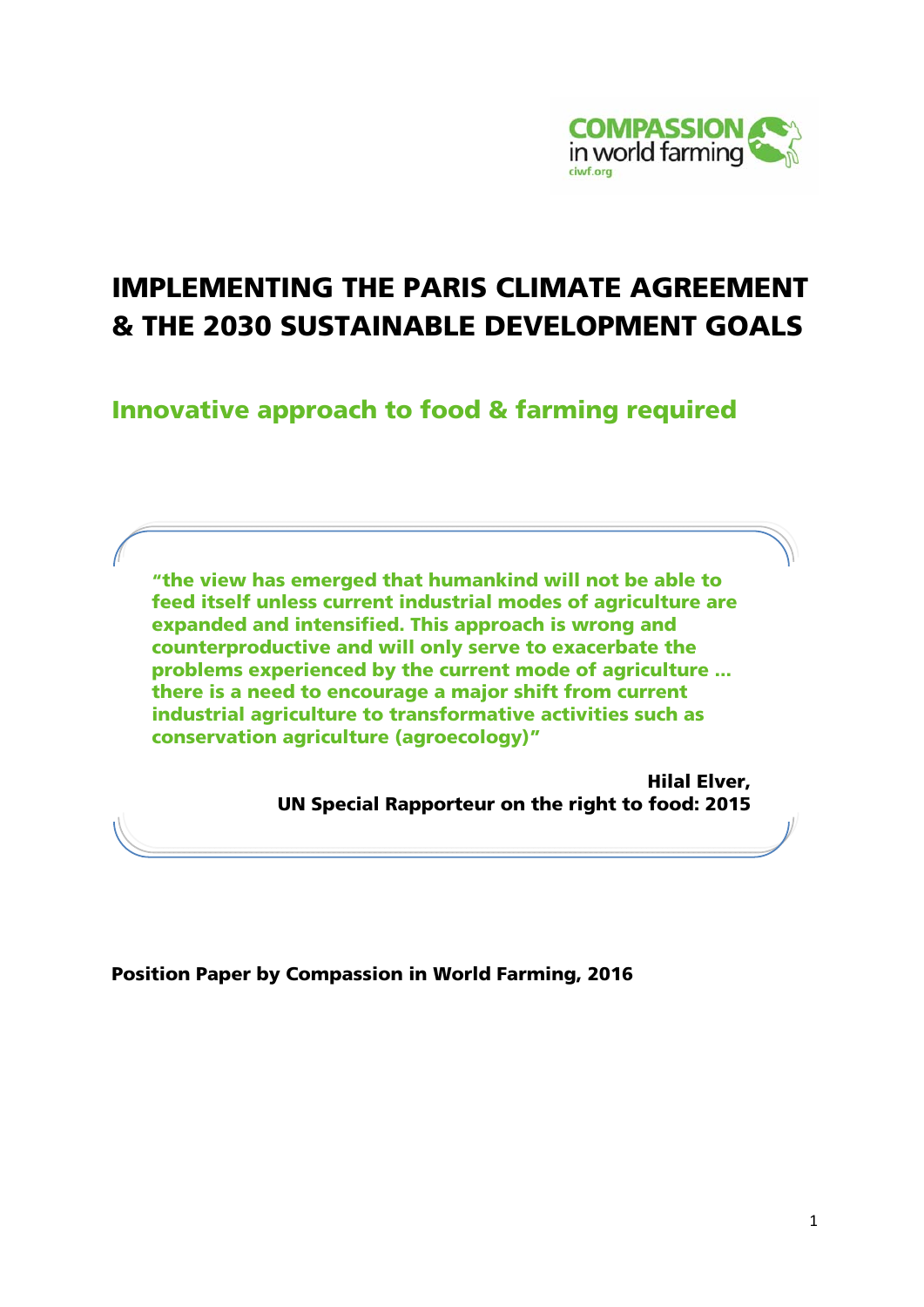Globally a crucial challenge for 2016 and succeeding years is implementation of two closely linked agreements: the Paris Climate Agreement and the 2030 Sustainable Development Goals (SDGs). Both require fresh thinking on food and farming.

Policies and action designed to implement the Climate Agreement and the SDGs must be aligned. Indeed Goal 13 of the SDGs is "*Take urgent action to combat climate change and its impacts*".

A wide range of the 2030 SDG goals and targets must be taken into account in framing policies on food and agriculture; these are set out in Table 1. These policies need to take an integrated approach, ensuring that one goal or target is not achieved at the expense of another. They must strive to satisfy all of them; synergies should be maximised and tradeoffs avoided as far as possible. Identifying and addressing interlinkages between the different SDG goals and targets that have a bearing on food and agriculture is necessary to avoid working in silos and to ensure balanced progress.

The SDGs aim for an increase in agricultural productivity particularly for small-scale food producers. However, looking at the SDGs as a whole it is clear that this must be accomplished in ways that:

- **Achieve food security**
- **I** Improve health and nutrition
- $\blacksquare$  Combat climate change
- Reverse land degradation and improve land and soil quality
- **Use water sparingly**
- Reduce nutrient pollution
- $\blacksquare$  Halt biodiversity loss
- **Halt deforestation**
- **Maintain ecosystems**
- **Halve food waste and reduce food losses.**

In addition, the SDGs aim for responsible consumption with people having the relevant information and awareness that foster lifestyles in harmony with nature.

## Industrial farming harms natural resources

Some argue in favour of further industrialisation of agriculture. Those doing so often have a commercial interest in this approach. However, industrial livestock production is dependent on feeding grain – much of which could be used for direct human consumption – to animals who convert it very inefficiently into meat and milk.<sup>iiii</sup> Industrial livestock's need for huge quantities of cereals and soy as animal feed has fuelled pollution and overuse of wateriv as well as expansion of cropland and intensification of crop production.<sup>v</sup> This has led to deforestation<sup>vi</sup>, land use change, biodiversity loss<sup>vii</sup>, greenhouse gas (GHG) emissions<sup>vii</sup>, nitrogen pollution<sup>ix x</sup> and soil degradation.<sup>xi</sup> The continued use of industrial livestock and arable production will make it impossible to meet the SDGs that relate to these factors.

## ... and undermines food security

Studies show that for every 100 calories fed to animals in the form of human-edible crops, we receive on average just 17-30 calories in the form of meat and milk.xii xiii Some papers indicate that the efficiency rates may be even lower for meat. Xiv The FAO warns that further use of cereals as animal feed could threaten food security by reducing the grain available for human consumption.<sup>xv</sup> The waste entailed in feeding cereals to animals is such that UNEP calculates that the cereals which, on a business-as-usual basis, are expected to be fed to livestock by 2050, could, if they were instead used to feed people directly, provide the necessary food energy for over 3.5 billion people.<sup>xvi</sup>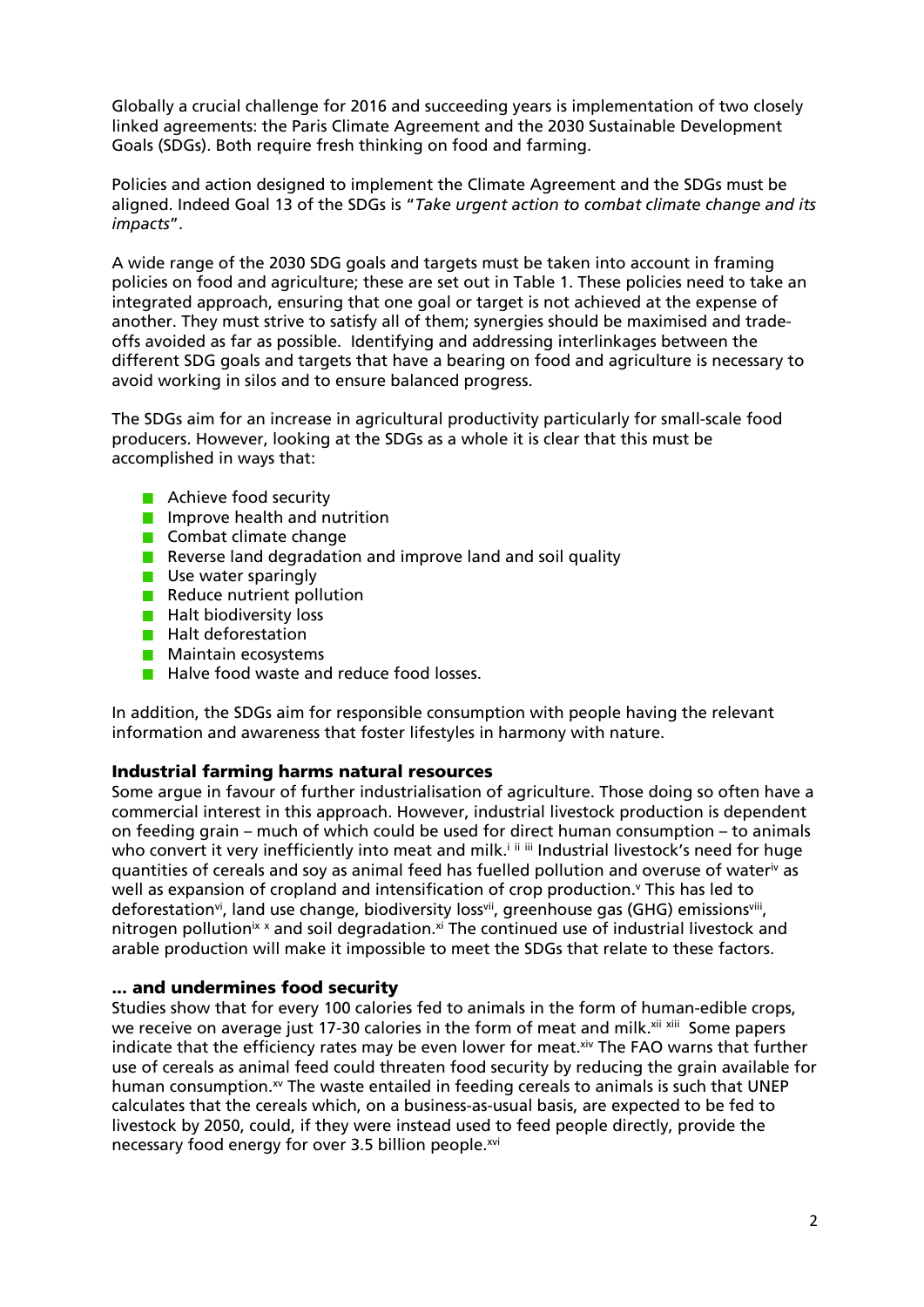# TABLE 1: SDG goals and targets that must be met by future food and agriculture policies

| <b>ZERO</b><br><b>Goal 2: End hunger, achieve</b><br>food security and improved<br>nutrition and promote<br>sustainable agriculture<br><b>GOOD HEALTH</b><br><b>AND WELL-BEING</b> | 2.1 By 2030, end hunger and ensure access by all<br>people, in particular the poor and people in<br>vulnerable situations, including infants, to safe,<br>nutritious and sufficient food all year round<br>2.2 By 2030, end all forms of malnutrition<br><b>2.3</b> By 2030, double the agricultural productivity<br>and incomes of small-scale food producers, in<br>particular women, indigenous peoples, family<br>farmers, pastoralists and fishers<br><b>2.4</b> By 2030, ensure sustainable food production<br>systems and implement resilient agricultural<br>practices that increase productivity and production,<br>that help maintain ecosystems, that strengthen<br>capacity for adaptation to climate change, extreme<br>weather, drought, flooding and other disasters and<br>that progressively improve land and soil quality<br>2.5 By 2020, maintain the genetic diversity of seeds,<br>cultivated plants and farmed and domesticated<br>animals and their related wild species<br>3.4 By 2030, reduce by one third premature<br>mortality from non-communicable diseases |
|------------------------------------------------------------------------------------------------------------------------------------------------------------------------------------|-------------------------------------------------------------------------------------------------------------------------------------------------------------------------------------------------------------------------------------------------------------------------------------------------------------------------------------------------------------------------------------------------------------------------------------------------------------------------------------------------------------------------------------------------------------------------------------------------------------------------------------------------------------------------------------------------------------------------------------------------------------------------------------------------------------------------------------------------------------------------------------------------------------------------------------------------------------------------------------------------------------------------------------------------------------------------------------------|
| <b>Goal 3: Ensure healthy lives</b>                                                                                                                                                |                                                                                                                                                                                                                                                                                                                                                                                                                                                                                                                                                                                                                                                                                                                                                                                                                                                                                                                                                                                                                                                                                           |
| <b>CLEAN WATER</b>                                                                                                                                                                 | 6.3 By 2030, improve water quality by reducing                                                                                                                                                                                                                                                                                                                                                                                                                                                                                                                                                                                                                                                                                                                                                                                                                                                                                                                                                                                                                                            |
| <b>AND SANITATION</b>                                                                                                                                                              | pollution                                                                                                                                                                                                                                                                                                                                                                                                                                                                                                                                                                                                                                                                                                                                                                                                                                                                                                                                                                                                                                                                                 |
|                                                                                                                                                                                    | 6.4 By 2030, substantially increase water-use<br>efficiency across all sectors and ensure sustainable<br>withdrawals and supply of freshwater to address<br>water scarcity                                                                                                                                                                                                                                                                                                                                                                                                                                                                                                                                                                                                                                                                                                                                                                                                                                                                                                                |
| <b>Goal 6: Ensure availability</b><br>and sustainable management<br>of water                                                                                                       | 6.6 By 2020, protect and restore water-related<br>ecosystems, including mountains, forests, wetlands,<br>rivers, aquifers and lakes                                                                                                                                                                                                                                                                                                                                                                                                                                                                                                                                                                                                                                                                                                                                                                                                                                                                                                                                                       |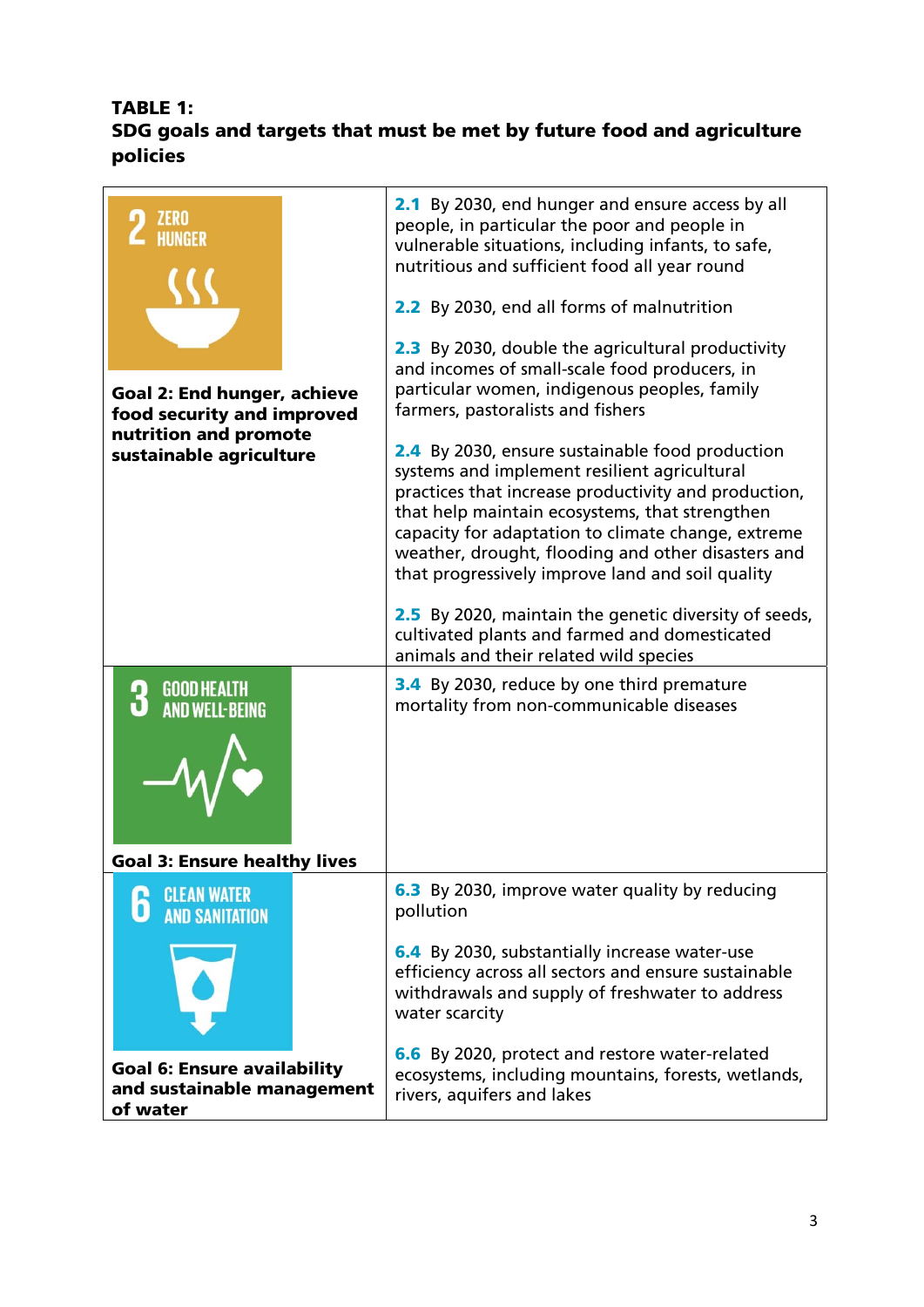| <b>RESPONSIBLE</b><br><b>CONSUMPTION</b><br><b>AND PRODUCTION</b><br><b>Goal 12: Ensure sustainable</b><br>consumption and production                                                                                      | <b>12.3</b> By 2030, halve per capita global food waste at<br>the retail and consumer levels and reduce food<br>losses along production and supply chains, including<br>post-harvest losses<br>12.8 By 2030, ensure that people everywhere have<br>the relevant information and awareness for<br>sustainable development and lifestyles in harmony<br>with nature                                                                               |
|----------------------------------------------------------------------------------------------------------------------------------------------------------------------------------------------------------------------------|-------------------------------------------------------------------------------------------------------------------------------------------------------------------------------------------------------------------------------------------------------------------------------------------------------------------------------------------------------------------------------------------------------------------------------------------------|
| $\bf{13}$ climate<br><b>Goal 13: Take urgent action</b><br>to combat climate change<br>and its impacts                                                                                                                     |                                                                                                                                                                                                                                                                                                                                                                                                                                                 |
| <b>BELOW WATER</b><br><b>Goal 14: Conserve and</b><br>sustainably use the oceans,<br>seas and marine resources                                                                                                             | <b>14.1</b> By 2025, prevent and significantly reduce<br>marine pollution of all kinds, in particular from land-<br>based activities, including marine debris and nutrient<br>pollution                                                                                                                                                                                                                                                         |
| Goal 15: Protect, restore and<br>promote sustainable use of<br>terrestrial ecosystems,<br>sustainably manage forests,<br>combat desertification, and<br>halt and reverse land<br>degradation and halt<br>biodiversity loss | <b>15.2</b> By 2020, promote the implementation of<br>sustainable management of all types of forests, halt<br>deforestation, restore degraded forests and<br>substantially increase afforestation and reforestation<br>globally<br><b>15.3</b> By 2030, combat desertification, restore<br>degraded land and soil, including land affected by<br>desertification, drought and floods, and strive to<br>achieve a land degradation-neutral world |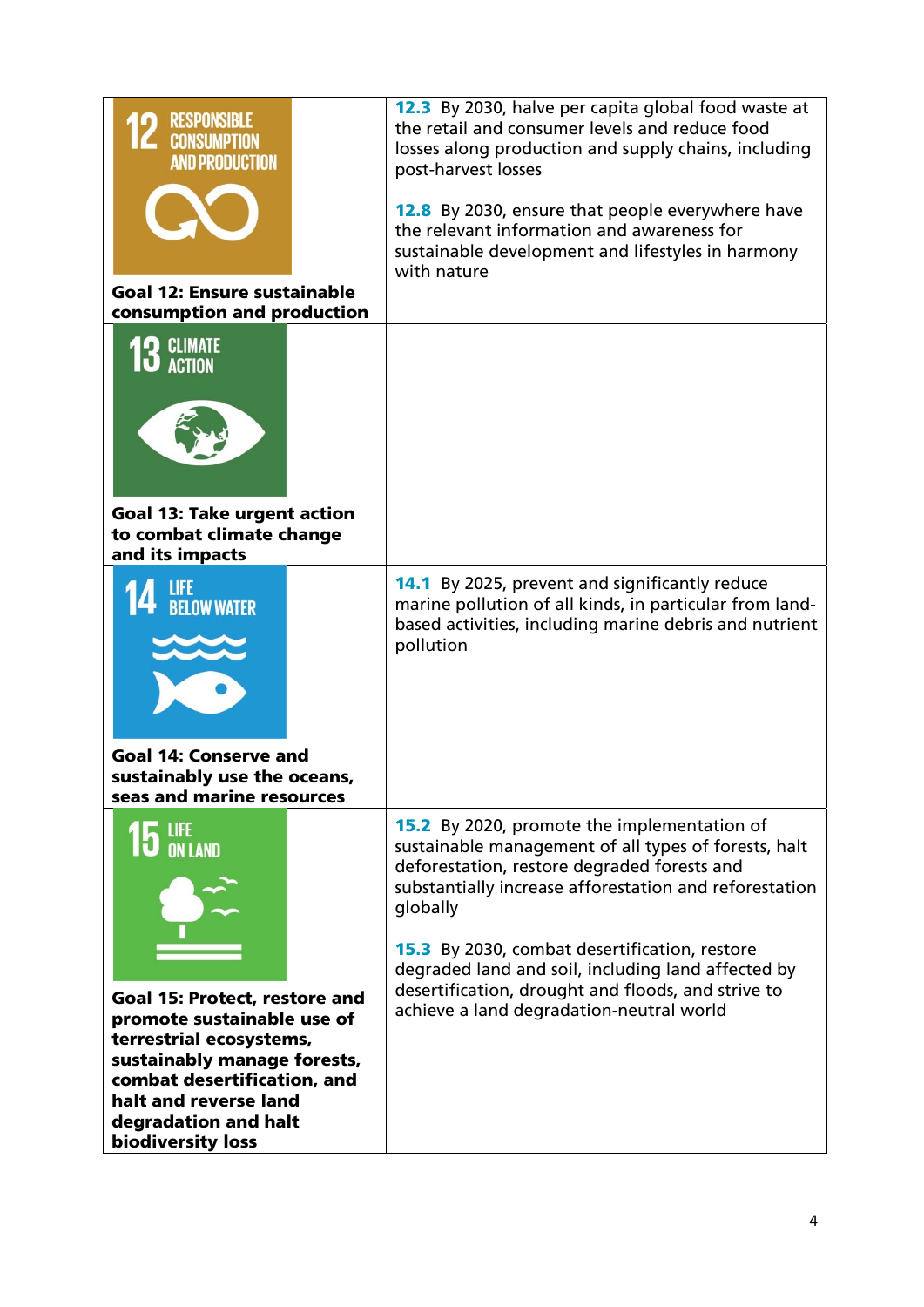## A constructive role for livestock

Livestock contribute to food security when they are fed on materials that cannot be eaten by humans such as pasture or other grassland, crop residues, by products and unavoidable food waste. Research funded by the FAO argues that the role of livestock "is to use resources that cannot be otherwise used for food production". xvii

This research shows that the environmental pressures from livestock production could be reduced by focusing on grassland-based ruminant production and by reducing the amount of feed derived from cropland in both ruminant and monogastric feeding rations. This can lead to reduced arable land use and a decrease in nitrogen pollution, pesticide use, soil erosion and GHG emissions.<sup>xviii</sup>

Semi-natural grasslands support biodiversity and store large carbon stocks. However, care must be taken to avoid overgrazing which in marginal lands can lead to desertification. Nor should new pastures be created by deforestation.

The World Bank is extremely positive about the benefits of rotational integrated croplivestock production.xix In such systems crop residues can be used to feed animals and their manure, rather than being a pollutant, fertilises the land.

We need to reshape the contribution of livestock to food supply; their role should primarily be to convert inedible materials into food. The use of human-edible grain as animal feed should be substantially reduced. This would allow fewer crops to be produced enabling land, soil, water, forests, biodiversity and ecosystems to be protected and restored as required by the SDGs.

# Ending hunger

Hunger is primarily due to poverty rather than to insufficient quantity of global production.<sup>xx</sup> Olivier De Schutter, former UN Special Rapporteur on the right to food, stresses that increasing food production will not of itself be sufficient to combat hunger.<sup>xxi</sup> It must be combined with greater social equity and improved livelihoods for the poorest, particularly small-scale farmers in the developing world.

Smallholder livestock farmers must be helped to increase their productivity in ways that are appropriate for their circumstances. This should not entail the introduction of industrial livestock systems as these exclude participation of the poorest farmers. They are outcompeted by industrial production which provides little employment.

A constructive approach would be to help small-scale farmers provide improved healthcare and nutrition for their animals through better disease prevention and management, the expansion of veterinary services and the cultivation of fodder crops such as legumes. Better animal health and nutrition result in increased livestock productivity and longevity. This will improve smallholders' purchasing power, making them better able to buy the food that they do not produce themselves and to have money available for other essentials such as education and health care.

Increased production is indeed needed in the world's poorest regions but this must be achieved in a genuinely sustainable manner. A study in resource-conserving agriculture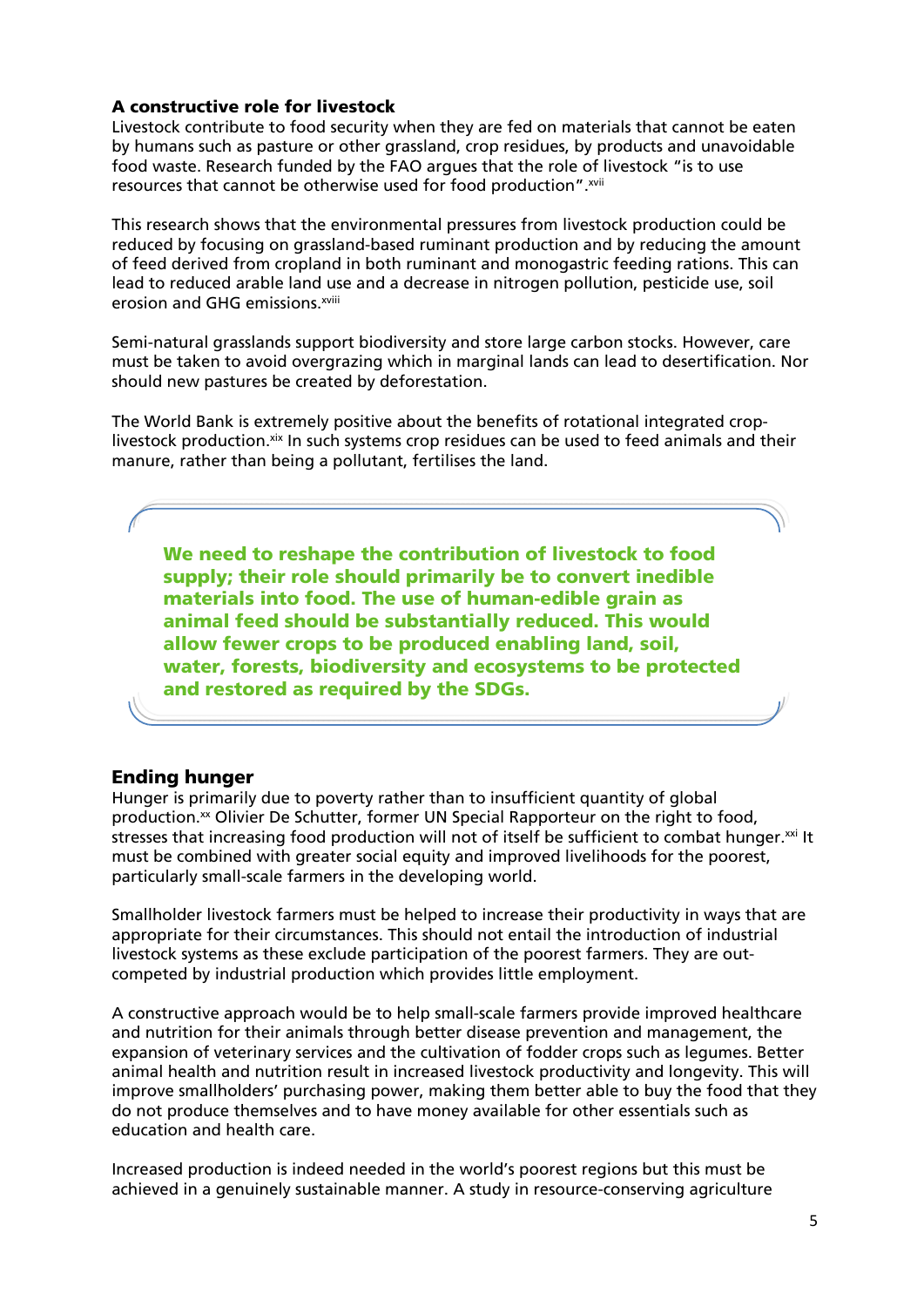shows that industrialisation is not needed in order to increase productivity. It examined the impact of 286 projects in 57 poor countries.<sup>xxii</sup> The projects included integrated pest and nutrient management, conservation tillage, agro-forestry and water harvesting. These projects increased productivity on 12.6 million farms. The average crop yield increase was 79%. All crops showed water use efficiency gains. Of projects with pesticide data, 77% resulted in a decline in pesticide use by 71% while yields grew by 42%.

Malnutrition comprises both hunger and diets that are deficient in essential vitamins and minerals. Deficiencies in vitamin A, iron, iodine and zinc have adverse impacts on health and may impair physical and mental development and the immune system.<sup>xxiii</sup> Addressing micronutrient deficiencies requires a range of approaches including fortification of food with vitamins and minerals, biofortification (increasing the micronutrient content of crops through conventional plant breeding), greater dietary variety, increased consumption of fruit and vegetables and avoidance of a high proportion in diets of predominantly processed foods. Monocropping of certain staples should be replaced by more diverse farming systems as these would help to ensure better diets.xxiv

## Implementing the Paris Climate Agreement

The Agreement stresses that the emission reductions pledged to date are insufficient to meet the 'well below 2°C' target and that much greater emission reductions will be required in order to hold the increase in temperatures to below 2 ˚C.

Clearly all sectors must reduce their emissions. However, research shows that on a businessas-usual (BAU) basis agriculture's GHG emissions will increase by 2050 by 77%. Even if yield gaps are closed its emissions will rise by 42%.<sup>xxv</sup> By 2050, on a BAU basis, agriculture alone will take us over the 'well below 2°C' target leaving very little room for other sector's emissions.<sup>xxvi</sup> xxvii

Technical mitigation measures and increased productivity will be insufficient on their own to prevent an increase in farming's GHG emissions, let alone achieve a reduction.xxviii Research shows that only a 50% decrease in food waste and a shift to healthy diets with reduced meat and dairy consumption can produce a fall in agriculture's GHG emissions.<sup>xxix</sup> Reduced meat and dairy consumption could bridge over a quarter of the gap between the emission reductions pledged to date and those needed to meet the 'well below 2°C' target.xxx

Reduced meat and dairy consumption would not only help meet the Paris target but would also contribute to realising the SDGs on health, nutrition, food security, natural resources and sustainable consumption. However, reductions in meat and dairy consumption would not be appropriate in the world's poorest regions.

http://www.siwi.org/documents/Resources/Policy\_Briefs/PB\_From\_Filed\_to\_Fork\_2008.pdf

<sup>&</sup>lt;sup>i</sup> Lundqvist, J., de Fraiture, C. Molden, D., 2008. Saving Water: From Field to Fork – Curbing Losses and Wastage in the Food Chain. SIWI Policy Brief. SIWI.

ii Nellemann, C., MacDevette, M., Manders, *et al*. (2009) *The environmental food crisis – The environment's role in averting future food crises*. A UNEP rapid response assessment. United Nations Environment Programme, GRID-Arendal, www.unep.org/pdf/foodcrisis\_lores.pdf

iii Cassidy E.M et al, 2013. Redefining agricultural yields: from tonnes to people nourished per hectare. University of Minnesota. Environ. Res. Lett. 8 (2013) 034015

iv Mekonnen M and Hoekstra A, 2012. A global assessment of the water footprint of farm animal products. Ecosystems.: DOI: 10.1007/s10021-011-9517-8

<sup>v</sup> Westhoek H *et al*, 2014. Food choices, health and environment: Effects of cutting Europe's meat and dairy intake. Global Environmental Change, Vol 26, May 2014 p196-205. http://www.sciencedirect.com/science/article/pii/S0959378014000338

vi European Commission, 2013. The impact of EU consumption on deforestation: Comprehensive analysis of the impact of EU consumption on deforestation.